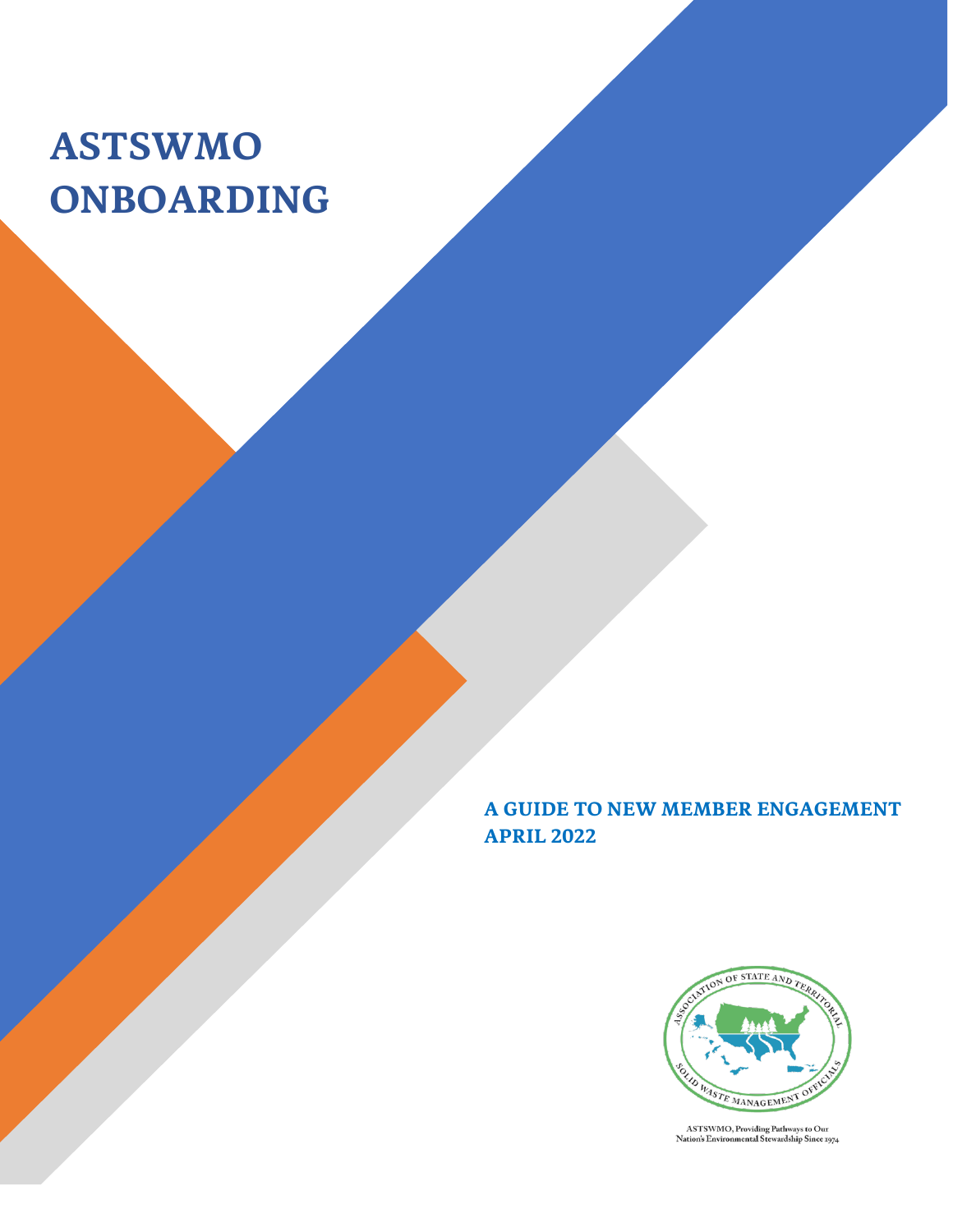### **ASTSWMO NEW MEMBER ONBOARDING**

The purpose of this document is to provide a standard process for onboarding new members to the Association of State and Territorial Solid Waste Management Officials (**[ASTSWMO](https://astswmo.org/)**) Focus Groups (FGs), Task Forces (TFs), and Workgroups (ASTSWMO teams). The goal is to assist team Chairs and Vice-Chairs to ensure our new members have the clarity, resources, and support to quickly become an engaged, active participant on the teams.

ASTSWMO Chairs encourage continuous improvement through ongoing assessment and review of the work conducted by the FG/TF. Chairs play a key role in recruiting and retaining engaged members from the ASTSWMO membership. It is the Chairs' responsibility to ensure that each new member is made to feel welcome and has what he or she needs to get off to a good start on the FG/TF. Effective leaders build successful teams by:

- Listening and communicating the importance of ASTSWMO's mission and goals.
- Helping to implement succession planning.
- Mentoring new members and other leaders.
- Managing and producing results.

This effort is consistent with the leadership goals described in the 2019 ASTSWMO Chair Guidance [document.](https://astswmo.org/files/policies/Final-Chairs-Primer-Sept-2019.pdf)

#### **Process Steps for the Team Chairs and Vice-Chairs**

#### **1. Conduct a "Potential Member Meet and Greet" call with the new member candidates prior to inviting them to the teams.**

**Engage**: Ask them questions that will help you better understand why they want to join the team.

- What are you most looking forward to doing with the team?
- Why did you choose this team?
- What are you most passionate about doing and learning?
- How do you want to help? / What value do you believe you bring to the team?
	- ➢ *Consider discussing importance of experience and utility for new members who may be intimidated by not having a lot of experience in the primary subject area and who have important skills that will benefit the team as they build their subject area experience.*

**Educate**: Clarify expectations and provide a summary of the team including:

- The team's mission statement.
- A description of current projects.
- Ensure that they understand the expectation for active participation and that this will require a time commitment from them.
	- ➢ *If the new member candidate does not understand or is unwilling to commit to active participation or engagement, you should reconsider their selection.*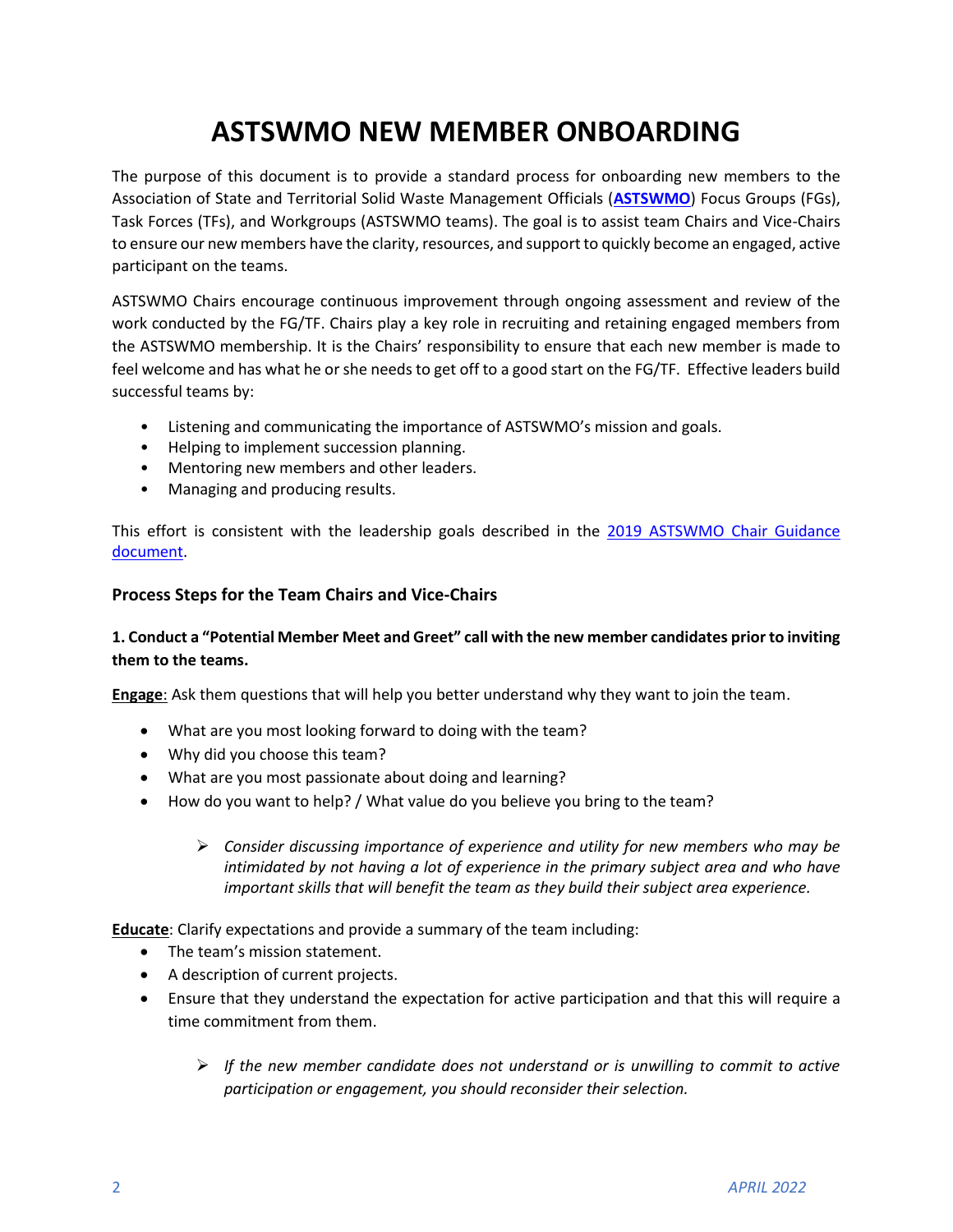# WELCOME

#### **2. Set up a "Welcome to the Team!" call with the selected new member.**

**Engage**: Let your new member know that you are excited to welcome them to the team and that you will be sending them helpful information. Ensure that they have your contact information for any questions or concerns.

#### **3. Send your new member a "Welcome to the Team!" email.**

**Engage**: Focus on positive messaging!

**Resources/Support**: Provide essential details in one transmittal to ensure that the new member has valuable information available in one location. Below is a list of resources that members have identified as helpful. Note: Many of these items should have also been provided during the new member search process and in Step 1 of the Onboarding Process.

Important links:

- The team webpages, which include mission statements, team descriptions and program membership rosters.
- Members in Action Guidance Document: [https://astswmo.org/files/policies/Members\\_in\\_Action\\_Guidance\\_Document.pdf](https://astswmo.org/files/policies/Members_in_Action_Guidance_Document.pdf)
- The ASTSWMO Strategic Plan: [http://astswmo.org/files/Strat\\_Plan/2020-](http://astswmo.org/files/Strat_Plan/2020-2024/Strategic_Plan_2020-2024.pdf) [2024/Strategic\\_Plan\\_2020-2024.pdf](http://astswmo.org/files/Strat_Plan/2020-2024/Strategic_Plan_2020-2024.pdf)
- ASTSWMO 101 Webinar for new members: <https://vimeo.com/347604677>

Provide a summary of current team projects.

- Provide context to all projects and ensure understanding of the level of work and quality expected. If your team already has work products available, provide a link to those as an example.
- If available, provide a summary with more information describing the experience and roles of existing team members.

#### **4. Add the new member to the existing team meeting schedule and email distribution lists.**

Consider including the new member in team calls prior to existing regional members rotating off.

**Benefit**: will allow member rotating off to provide brief mentoring to new member, including providing information on how to best communicate with states in their region

#### **5. Send a new member introduction email to the entire team.**

**Engage**: Remember – this is the first impression that the team may have of the new member, and their first impression of how you support the team.

**Suggestion**: Include a brief description of the experience/skills the new member brings to the team and encourage members to join in welcoming the new member to the team.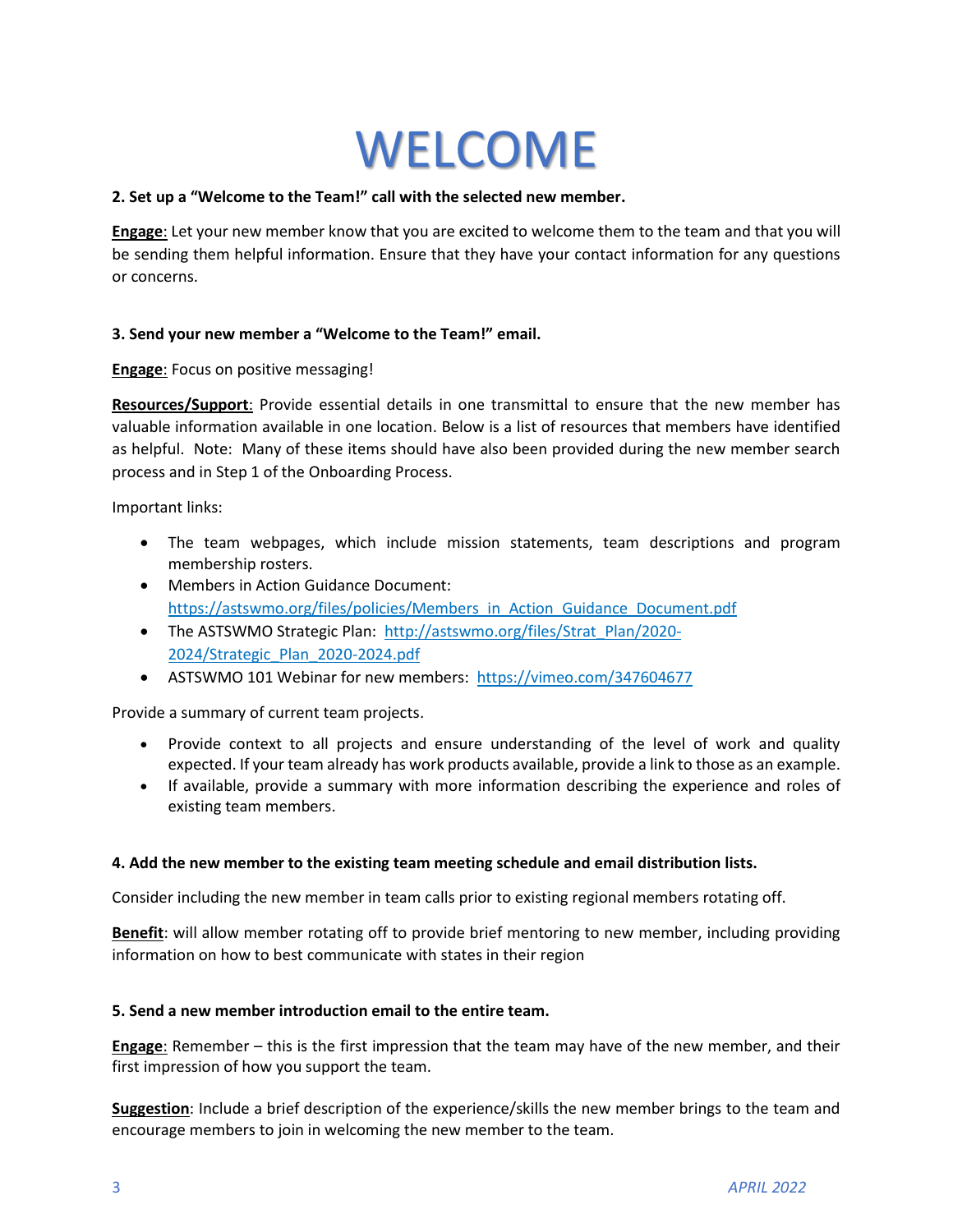#### **6. First team introduction call.**

**Team Engagement**: Remember - first impressions are important! Manage individual and team expectations.

- Add brief introductions to the meeting agenda.
- Introduce the new member to the team.
- Provide a warm welcome and ask the new member to introduce themselves to the team.
- Invite existing members to introduce themselves and briefly share their experience/background.
	- ➢ *"Ice breakers" are often helpful team-building exercises; however, unless properly facilitated, they can detract from accomplishing meeting objectives. If onboarding multiple new members within a quarter, consider introducing "fun facts" shared between members when all new members are on the team.*

#### **7. As Chair, send a new member introduction email to their regional program contacts.**

Introducing their replacement. Consider doing this as the existing member is rotating off and allowing them to send the email.

• Provide the regional contacts list to the new member.

#### **8. Establish new member performance objectives - roles/responsibilities (Engage, Educate, Support).**

- If your new member starts off volunteering for projects– let them know this is appreciated!
- If your new member does not start off openly participating in meetings and volunteering to assist with projects, consider developing mentorship roles between existing members (or former TF members) and new members -
	- ➢ *Asking new members to work on project tasks or presentations with an existing, experienced member helps develop a team focus and is a less intimidating way for new members to learn process and expectation for involvement.*

#### **9. Monitor new member participation – active participation is an expectation as an ASTSWMO regional representative (Engage, Educate, Support).**

- If your new member is actively engaged let them know you appreciate their efforts! Timely recognition is especially important to new members
- If you are unable to get active engagement, do not let the issue linger this can have a detrimental effect on the rest of the team\*
- **■** If needed, reach out to the new member directly to discuss what may be impacting their ability to engage actively with the team
	- o If applicable, offer to assist
	- $\circ$  If necessary, follow up with their supervisor to ensure that there is clarity in expectations for active participation

\***Refer to the** *[Members in Action Document](https://astswmo.org/files/policies/Members_in_Action_Guidance_Document.pdf): A Guidance Outlining ASTSWMO's Membership Roles and Responsibilities, Performance Standards.*